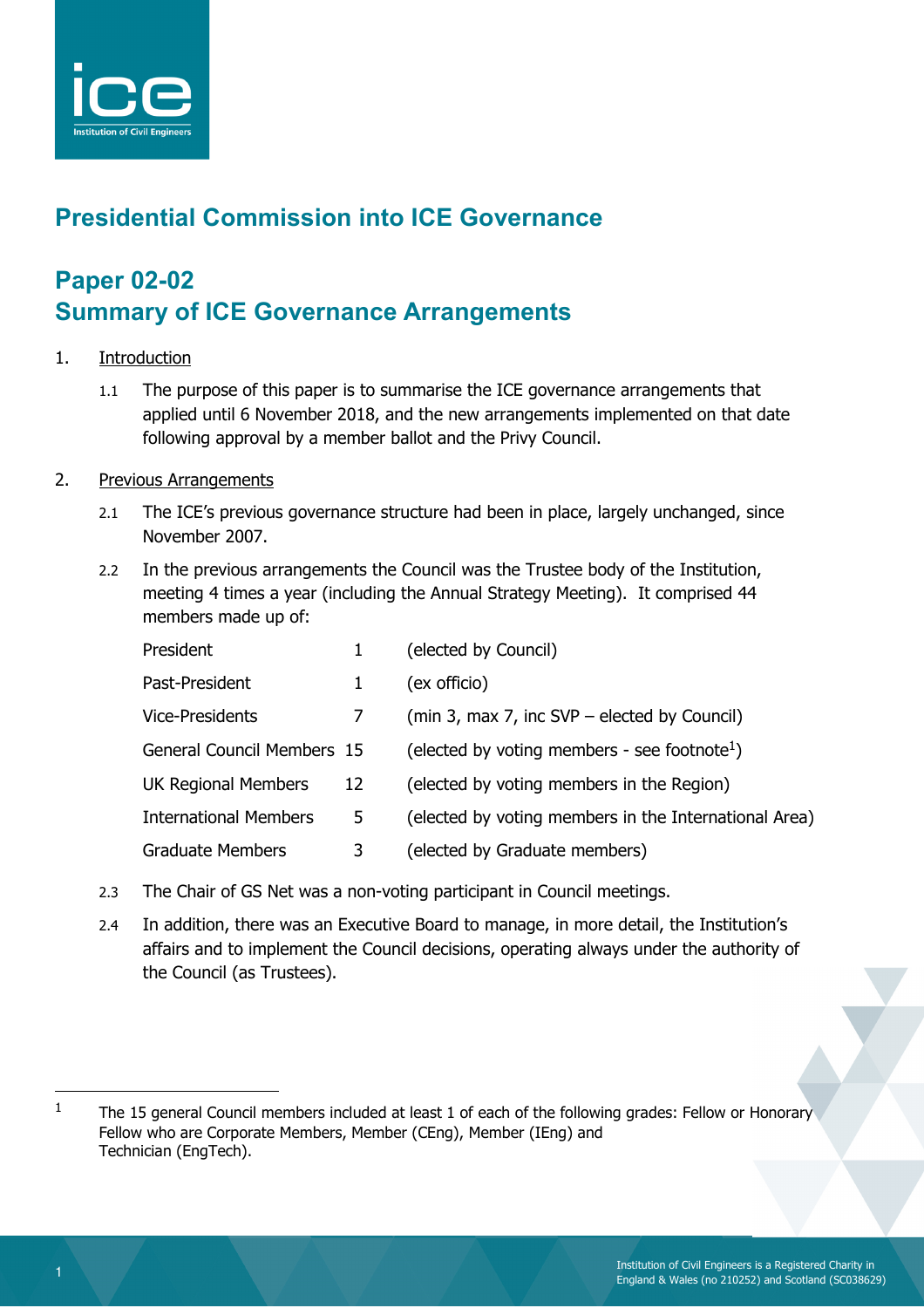2.5 The Executive Board was not prescribed in the By-Laws but operated in accordance with Terms of Reference. There were 13 members comprising:

| President                    |              |                      |
|------------------------------|--------------|----------------------|
| Senior Vice-President        | $\mathbf{1}$ | (Chair)              |
| <b>Other Vice-Presidents</b> | - 6 -        | (min 2, max 6)       |
| General Council Members 5    |              | (elected by Council) |

### 3. Current Arrangements

- 3.1 The ICE's governance structure is laid out in the Royal Charter and the By-Laws of the Institution. The Royal Charter provides that changes to the By-Laws may be made by a resolution passed by not less than two-thirds of the corporate members voting thereon, subject to the approval of the Privy Council.
- 3.2 The By-Laws give the Trustee Board power to make or amend: Regulations (such as Admission Regulations or Disciplinary Regulations - see By-Law 53); Rules (By-Law 54); and Terms of Reference (By-Law 55). The governance arrangements introduced in November 2018 provide that some matters which were previously in the By-Laws are now included in those Regulations.

#### Trustee Board

- 3.3 Under the governance structure introduced in November 2018, 12 trustees of the Institution comprise a Trustee Board, which is responsible for the leadership and management of the Institution.
- 3.4 According to its Terms of Reference, the Trustee Board has responsibility to:
	- ensure that ICE pursues its activities in accordance with its Royal Charter and By-Laws;
	- maintain the reputation of the Institution;
	- ensure that ICE complies with all relevant legislation and with the regulation and guidance of the Charity Regulators;
	- act in the best interests of the Institution as a whole not on behalf of any one grouping or constituency;
	- set the vision and strategy for the Institution;
	- direct the activities of the Institution;
	- approve the ICE Plan and budget for the delivery of the Institution's objectives;
	- ensure effective delegation, control and risk assessment and management systems are set up and monitored;
	- direct, monitor and coordinate the activities of committees, panels and subcommittees to which it has delegated authority;
	- ensure that the Institution complies with the requirements of the UK Engineering Council;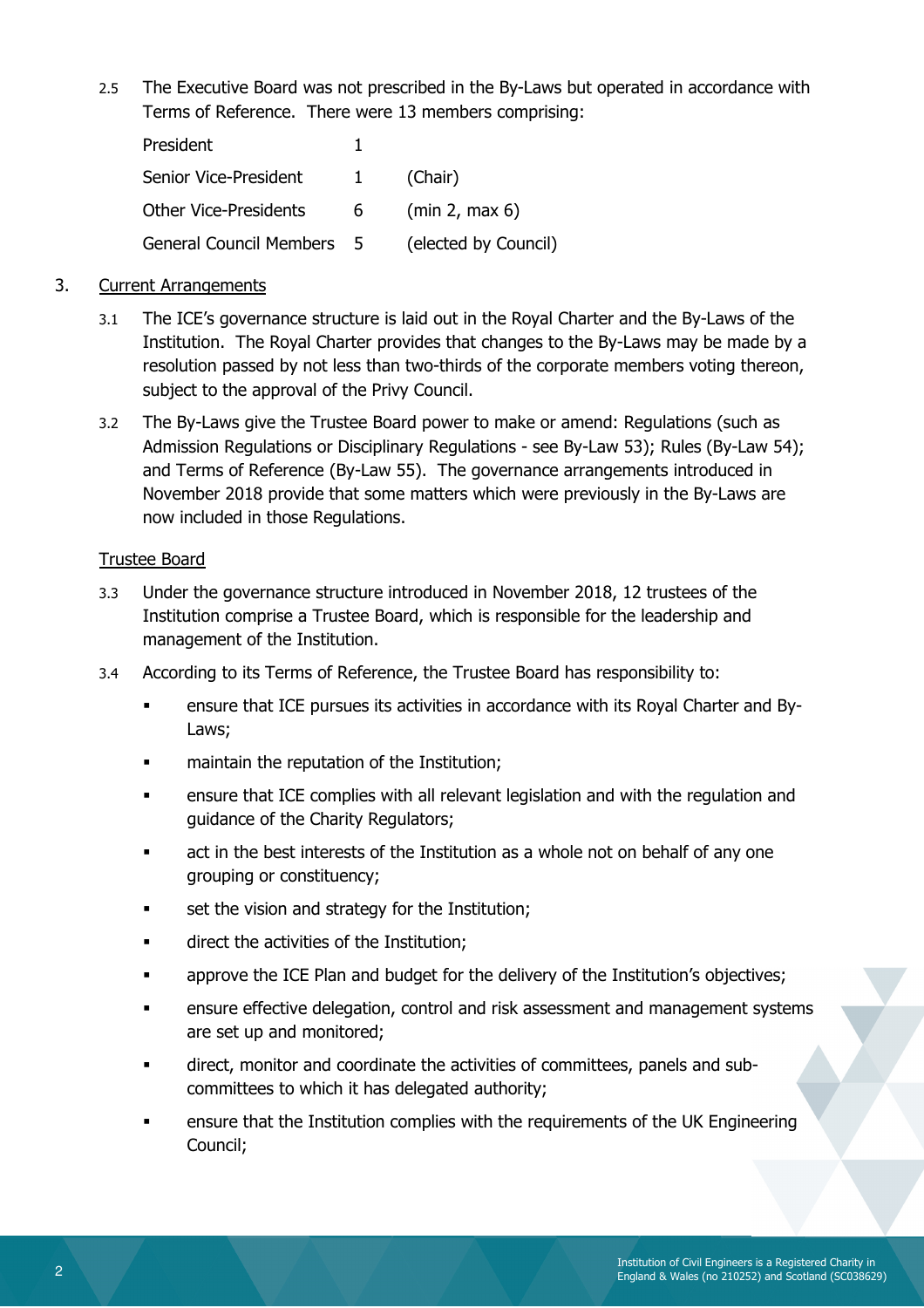- appoint, remove and direct, the Director General & Secretary;
- act ethically at all times; and
- not benefit from their position beyond that which is allowed by the law and is in the interests of the Institution.
- 3.5 The 12-strong Trustee Board comprises:

| President                    | 1 | (Chair) (recommended by Trustee Board and<br>approved by the Council <sup>2</sup> )        |
|------------------------------|---|--------------------------------------------------------------------------------------------|
| Senior Vice-President        | 1 | (recommended by Trustee Board and approved by<br>the Council <sup>2</sup> )                |
| <b>Other Vice-Presidents</b> | 6 | (min 2, max 6) (recommended by Trustee board and<br>approved by the Council <sup>2</sup> ) |
| <b>Council Members</b>       | 3 | (elected by Council)                                                                       |
| Member                       | 1 | (recommended by Trustee board and approved by<br>the Council <sup>2</sup> )                |

- 3.6 The change in the composition of the Trustee Board compared to the previous Executive Board is that it has 3 Council Members instead of 5, but also an Institution member recommended by the Trustee Board and approved by the Council<sup>3</sup>.
- 3.7 All trustees must be members of the Institution. By-law 29 provides that no employee of the Institution may serve as a member of the Trustee Board.
- 3.8 With the exception of the President and succeeding Vice Presidents, trustees are appointed for a three-year term. Trustees may serve a second consecutive term. There must then be a break of at least one year before a trustee may be appointed to serve a third term. No trustee shall serve more than nine years on the Trustee Board. These periods are not specified in the By-laws, but in the Trustee Board's Terms of Reference which are promulgated by the Trustee Board. The President may have a term of five years to enable that individual to act as a Succeeding Vice President, Senior Vice President and then President.
- 3.9 The members of the Trustee Board must be approved by the Council annually. These provisions are included in the Council Constitution and Terms of Reference and Trustee Board Terms of Reference, both of which are referred to in By-law 40.
- 3.10 The Trustee Board shall meet no fewer than five times per year.

-

 $\overline{2}$  In practice, a Nomination Committee (see para 3.11) makes a recommendation to the Trustee Board. If accepted, the Trustee Board then recommends the candidate to the Council. If the Council approves, the candidate is appointed. If the Council does not approve the candidate, the Nomination Committee / Trustee Board may recommend another candidate and this process continues until a candidate is approved by the Council.

<sup>3</sup> A transitional arrangement applies for the first year, where the four other members are all Council members nominated by the Council.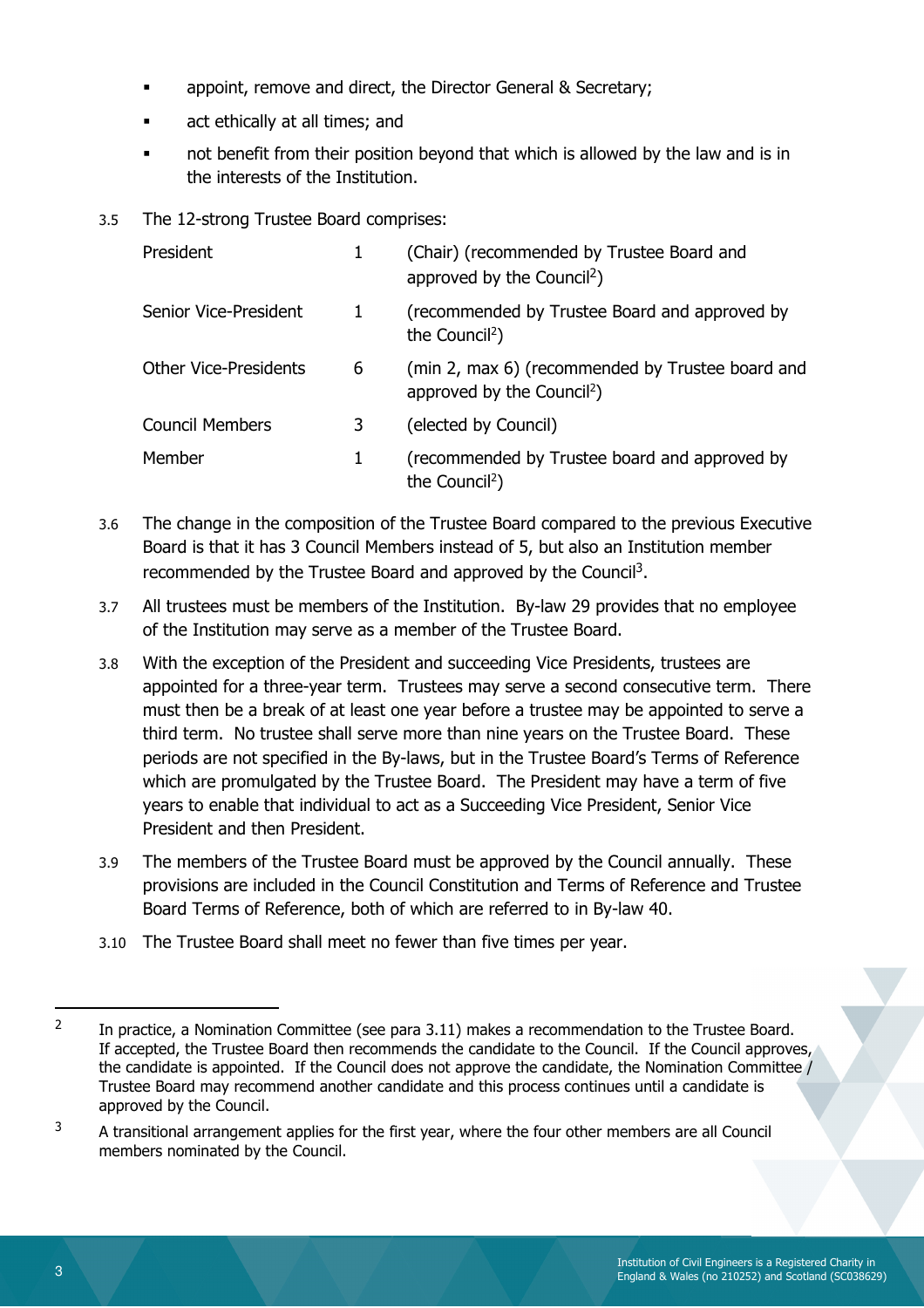- 3.11 A Nomination Committee is established by, and reports to, the Trustee Board (see footnote 2). Under Terms of Reference approved by the Board it comprises six to ten members of the Institution as follows:
	- A Past-President of the Institution (Chair)
	- President (ex-officio)
	- Senior Vice President (ex-officio)
	- at least three members of the Council elected by the Council;
	- other members appointed by the Trustee Board on the advice of the Chair of the Nomination Committee.

The Nomination Committee shall be quorate if over half of its members are present including the President of the Institution.

### The Council

- 3.12 The Council comprises 38 members and operates as a largely advisory, strategic body. Its function is to support the Trustee Board through that advice, as well as scrutinising the performance of the Trustee Board and providing a forum for relevant debate considering the issues facing modern civil engineering professionals, now and in the future.
- 3.13 The duties of the Council are to:
	- meet regularly to debate issues of relevance to civil engineering, the Institution and society, to understand and recognise the implications of the changing nature of civil engineering and to support the Trustees in ensuring ICE is considered a global centre of excellence championing the role Civil Engineering plays at the heart of Society;
	- approve, or not approve, annually, the appointment of the Trustees this will ensure that the membership retains control of the direction of its Institution;
	- directly appoint three members of Council to the Trustee Board -this will allow Council to appoint a Council member every year for a three-year term thereby ensuring continuity;
	- exceptionally, appoint two individuals to the Trustee Board for the session starting in November 2018 as part of the transition process - to ensure continuity one of these appointments shall be for two years, one for three years;
	- $\blacksquare$  directly appoint three members of Council to serve on the Nomination Committee<sup>4</sup>.
	- tender advice to the Trustee Board concerning the conduct of the ICE's affairs generally, including its direction and strategy, and on any other matters referred to it by the Trustee Board;

l

<sup>4</sup> To serve on the Nomination Committee those members appointed by Council must be Council members. A Council appointed member of the Nomination Committee shall be required to step down from the Nomination Committee when they are no longer a member of Council.